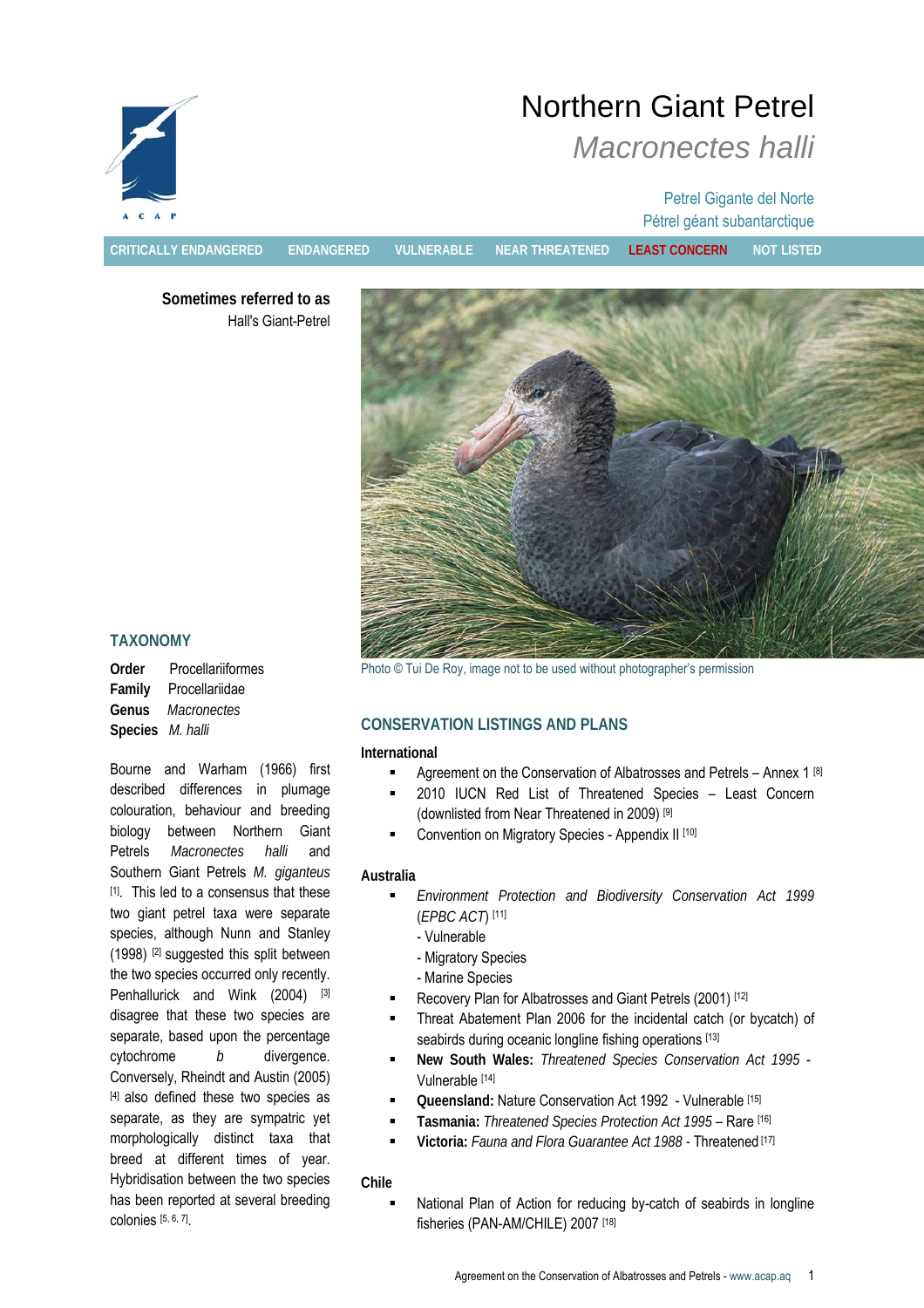#### **France**

 *Ministerial Order of 14 August 1998 (Arrêté du 14 août 1998)* [19] - Listed Protected Species

#### **New Zealand**

- *New Zealand Wildlife Act 1953* [20]
- New Zealand Threat Classification System List 2008 Naturally Uncommon [21]

#### **South Africa**

- *Sea Birds and Seals Protection Act, 1973 (Act No. 46 of 1973) (SBSPA)* [22]
- *Sea Birds and Seals Protection Act, 1973 (Act No. 46 of 1973):* Policy on the Management of Seals, Seabirds and Shorebirds: 2007<sup>[23, 24]</sup>
- National Plan of Action (NPOA) for Reducing the Incidental Catch of Seabirds in Longline Fisheries (2008) [25]

#### **South Georgia (Islas Georgias del Sur)**

- *Falkland Island Dependencies Conservation Ordinance 1975* [26]
- FAO International Plan of Action-Seabirds: An assessment for fisheries operating in South Georgia and South Sandwich Islands [27]

#### **BREEDING BIOLOGY**

*Macronectes halli* are surface-nesting colonial or solitary annual breeders [1]. This species exhibits strong fidelity to their breeding islands and also strong pair bonds, generally mating for life [28]. No differences in seasonal or gender plumages exist, but males are larger with heavier bills [29]. In locations where both giant petrel species breed, *M. giganteus* begin egg laying about six weeks after *M. halli*, which reduces competition given the similarity in diets and foraging ranges [30, 31]. The breeding season generally begins in August when birds arrive at the colonies and lay a single egg between August and early October (Table 1). Both sexes share incubation (59-60 d) and food provisioning duties [29, 30, 32]. Males spent a significantly greater proportion of time incubating on South Georgia (Islas Georgias del Sur) [32] whereas females took a greater proportion of incubation shifts on Marion Island [30]. Chick rearing period on Marion Island was 120.1  $\pm$  4.0 d for male chicks and 114.3  $\pm$  2.5 d for female chicks; female chicks weighed 82% of male chick mass prior to fledging. On South Georgia (Islas Georgias del Sur), female chicks also took  $114.3 \pm 2.8$  d but males took only 109.8  $\pm$  2.1 d to fledge [32]. Age of first breeding is at least 4-11 years; sabbaticals, or non-breeding periods, are common and were recorded at Île de la Possession, Crozet archipelago for 15-40% of adults each year [28].

Table 1. *Breeding cycle of* M. halli.

|                    | Jun | Jul | Aug | Sep | Oct | <b>Nov</b> | Dec | Jan | Feb | Mar | Apr | May |
|--------------------|-----|-----|-----|-----|-----|------------|-----|-----|-----|-----|-----|-----|
| At colonies        |     |     |     |     |     |            |     |     |     |     |     |     |
| Egg laying         |     |     |     |     |     |            |     |     |     |     |     |     |
| Incubating         |     |     |     |     |     |            |     |     |     |     |     |     |
| Chick provisioning |     |     |     |     |     |            |     |     |     |     |     |     |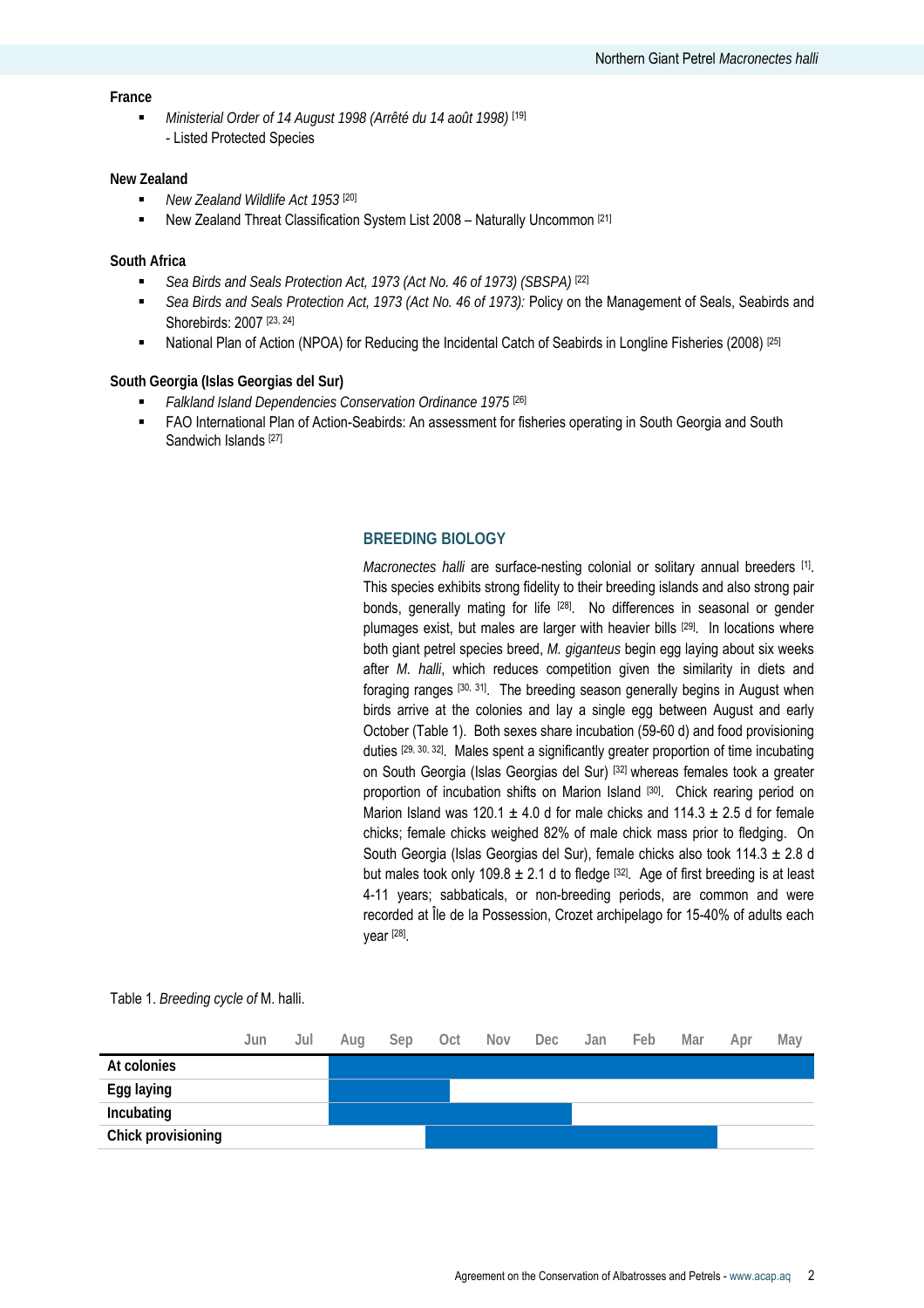#### **BREEDING STATES**

Table 2. *Distribution of the global* M. halli *population among Parties to the Agreement. Note: percentages based on currently available data.* 

|                       | Australia | Disputed <sup>*</sup> | -rance | New Zealand | South Africa |
|-----------------------|-----------|-----------------------|--------|-------------|--------------|
| <b>Breeding pairs</b> | 15%       | 36%                   | 23%    | 22%         | 4%           |

\*A dispute exists between the Governments of Argentina and the United Kingdom of Great Britain and Northern Ireland concerning sovereignty over South Georgia (Islas Georgias del Sur) and the surrounding maritime areas.

# **BREEDING SITES**

The breeding range of *M. halli* encompasses the subantarctic zone and convergence [1], including South Georgia (Islas Georgias del Sur), Prince Edward Islands, the Crozet and Kerguelen archipelagos, Macquarie Island and the New Zealand islands of Auckland, Campbell, Antipodes and Chatham (Figure 1).

South Georgia (Islas Georgias del Sur) holds the largest *M. halli* breeding population, over one third of the global total (Table 2, Table 3). In the late 1990s, the total breeding population was estimated as 11,210 pairs [33].



Figure 1. *The approximate range of* M. halli *inferred from satellite-tracking and band recoveries and location of the breeding sites with the boundaries of selected Regional Fisheries Management Organisations (RFMOs) also shown.* 

CCAMLR – Commission for the Conservation of Antarctic Marine Living Resources

CCSBT - Convention for the Conservation of Southern Bluefin Tuna

IATTC - Inter-American Tropical Tuna Commission

ICCAT - International Commission for the Conservation of Atlantic Tunas

IOTC - Indian Ocean Tuna Commission

WCPFC - Western and Central Pacific Fisheries Commission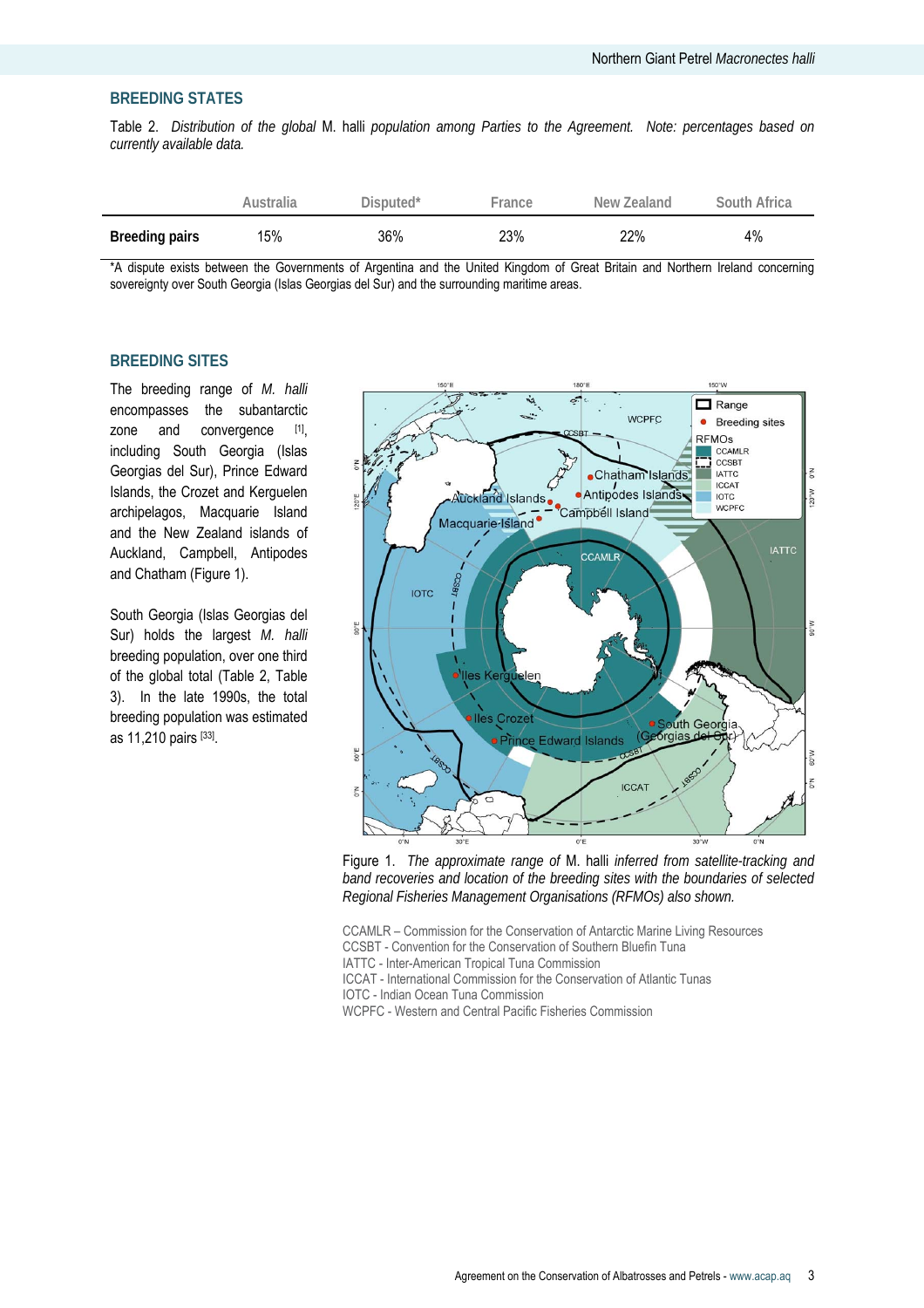Table 3*. Monitoring methods and estimates of the population size (annual breeding pairs) for each breeding site. Table based on unpublished data (Tasmanian Department of Primary Industries and Water (DPIW) - Macquarie Island; Centre d'Etudes Biologiques de Chizé, Centre National De La Recherche Scientifique (CNRS) - Ile de la Possession; R.J.M. Crawford, Marine & Coastal Management, Department of Agriculture, Forestry and Fisheries (DAFF) and P.G. Ryan, University of Cape Town – Marion Island) and published references as indicated.* 

| Breeding site location                                          | Jurisdiction | Years monitored                     | Monitoring<br>method | Monitoring<br>accuracy | Annual breeding<br>pairs (last census) |
|-----------------------------------------------------------------|--------------|-------------------------------------|----------------------|------------------------|----------------------------------------|
| Macquarie Island<br>54° 30'S, 158° 55'E                         | Australia    | 1977, 1995-2008                     | Α                    | High                   | 1,793 (2008)                           |
| Total<br>% of all sites                                         |              |                                     |                      |                        | 1,793<br>15.2%                         |
| South Georgia (Islas<br>Georgias del Sur)<br>54° 00'S, 38° 36'W | Disputed*    | 1966-1996,<br>2005-2007             | B, C                 | Medium                 | 4,310 (1999) [33]                      |
| Total<br>% of all sites                                         |              |                                     |                      |                        | 4,310<br>36.5%                         |
| <b>Iles Crozet</b><br>46° 26'S, 51° 47'E                        |              |                                     |                      |                        |                                        |
| lle de la Possession                                            |              | 1980-2007                           | А                    | High                   | 458 (2007)                             |
| lle de l'Est                                                    | France       | 1984                                | $\mathsf F$          | Unknown                | 190 (1984) [34]                        |
| lle des Pingouins                                               |              | 1984                                | $\mathsf F$          | Unknown                | 165 (1984) [34]                        |
| lles des Apôtres                                                |              | 1984                                | $\mathsf F$          | Unknown                | 150 (1984) [34]                        |
| lle aux Cochons                                                 |              | 1976                                | F                    | Unknown                | 250-300 (1976) [35]                    |
| Total                                                           |              |                                     |                      |                        | 1,213-1,263                            |
| % of all sites                                                  |              |                                     |                      |                        | 10.7%                                  |
| Iles Kerguelen<br>49° 09'S, 69° 16'E                            |              | 1984-1987, 1994,<br>1995, 2005-2007 | C                    | Medium                 | 1,400 (1995) [33]                      |
| Péninsule Courbet                                               |              | 1987                                | $\mathsf F$          | Medium                 | 700-800 (1987) [36]                    |
| Golfe du Morbihan                                               |              | 1987                                | F                    | Medium                 | 150 (1987) [36]                        |
| lle Nuageuses                                                   | France       | 1987                                | F                    | Medium                 | 20 (1987) [36]                         |
| Howe Island                                                     |              | 1987                                | F                    | Medium                 | 25 (1987) [36]                         |
| <b>Baie Larose</b>                                              |              | 1987                                | F                    | Medium                 | 100-150 (1987) [36]                    |
| Péninsule Rallier du Baty                                       |              | 1987                                | F                    | Medium                 | 500-600 (1987) [36]                    |
| Total                                                           |              |                                     |                      |                        | 1,400                                  |
| % of all sites                                                  |              |                                     |                      |                        | 11.9%                                  |
| <b>Chatham Islands</b><br>44° 00'S, 176°67'E                    |              |                                     |                      |                        |                                        |
| The Forty-fours                                                 |              | 1976, 1993                          | C                    | Medium                 | 2,000 (1993) [37]                      |
| Antipodes Islands                                               |              |                                     |                      |                        |                                        |
| 49° 75'S, 178° 80'E                                             | New Zealand  | 1969, 2000                          | С                    | High                   | 233 (2000) [38]                        |
| Campbell Island                                                 |              |                                     |                      |                        |                                        |
| 52° 50'S, 169° 00'E                                             |              | 1972-1996                           | C                    | High                   | 234 (1996) [39]                        |
| <b>Auckland Islands</b><br>51° 00'S, 166° 00'E                  |              | 1972, 2003                          | А                    | Low                    | 100 (2003) [40]                        |
| Total<br>% of all sites                                         |              |                                     |                      |                        | 2,567<br>21.7%                         |
| <b>Prince Edward Islands</b>                                    |              | 1985, 1987, 1989 -                  |                      |                        |                                        |
| Marion Island<br>46° 54'S, 37° 45'E                             | South Africa | 1995, 1997-2008                     | Α                    | High                   | 331 (2008)                             |
| <b>Prince Edward Island</b><br>46° 38'S, 37° 57'E               |              | 1990, 2002                          | А                    | High                   | 133 (2002) [41]                        |
| Total<br>% of all sites                                         |              |                                     |                      |                        | 464<br>3.9%                            |
| <b>Total for all sites</b>                                      |              |                                     |                      |                        | c. 11,800                              |
| tone Table Of saturate                                          |              |                                     |                      |                        |                                        |

\*see Table 2 footnote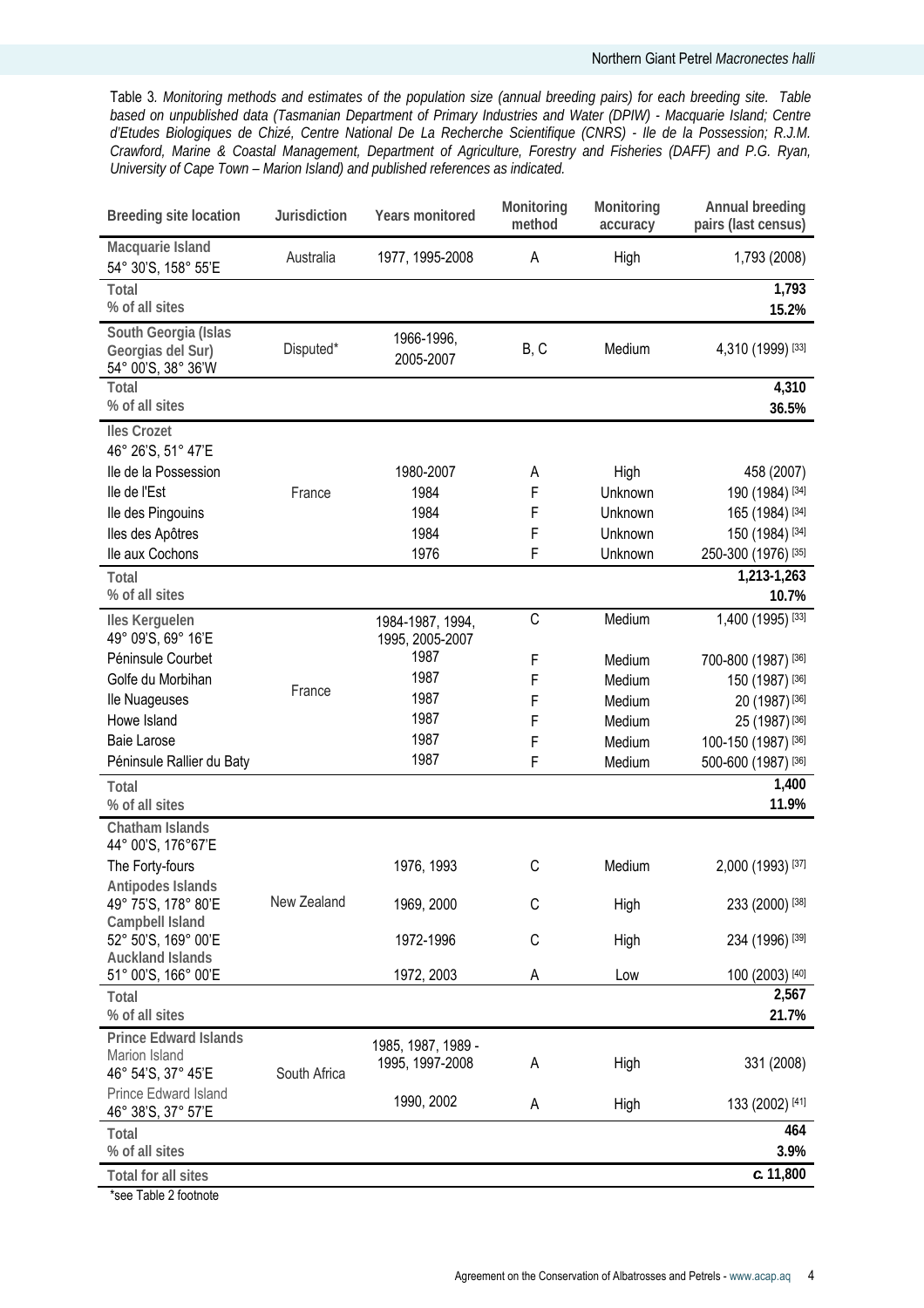# **CONSERVATION LISTINGS AND PLANS FOR THE BREEDING SITES**

#### **International**

Macquarie Island

- UNESCO World Heritage List (inscribed 1997) [42]
- UNESCO Biosphere Reserve Man and the Biosphere Programme (listed 1977)<sup>[43]</sup>

Prince Edward Islands, Iles Crozet and Iles Kerguelen

■ Ramsar Convention List of Wetlands of International Importance (inscribed 2007 and 2008) [44]

#### **Australia**

Macquarie Island

- Register of Critical Habitat listed 2002 (*EPBC Act 1999*) [11]
- Register of the National Estate (until February 2012) listed 1977 (*Australian Heritage Commission Act 1975)* [45]
- National Heritage List listed 2007 (*EPBC Act 1999*) [11]

#### **Tasmania**

Macquarie Island

- Nature Reserve *Nature Conservation Act 2002* (Tasmania) [46]
- **Macquarie Island Nature Reserve and World Heritage Area Management Plan 2006** [47]
- Plan for the Eradication of Rabbits and Rodents on Subantarctic Macquarie Island 2007 [48]

#### **France**

Iles Crozet and Iles Kerguelen

■ National Nature Reserve (*Réserve Naturelle Nationale*) - Décret n°2006-1211 [49]. Specific areas have higher level of protection (Integral Protection Areas, *Aires de Protection Intégrale*): Iles Crozet except Ile de la Possession; some islands and coastal areas in Kerguelen

**French Southern Territories** (**Terres australes et antarctiques françaises, TAAF)** 

Iles Crozet (some coastal areas of Possession Island); Iles Kerguelen (Sourcils Noir, some islands and coastal parts of Golfe du Morbihan)

 Areas Reserved for Technical and Scientific Research (*Zones Réservées à la Recherche Scientifique et Technique)* Arrêté n°14 du 30 juillet 1985 [50], now included in Natural Reserve Management Plan [49].

# **New Zealand**

Auckland Islands, Campbell Islands, and Antipodes Islands

- National Nature Reserve *New Zealand Reserves Act 1977* [51]
- **EXECONSERVATED Management Strategy. Subantarctic Islands 1998-2008** [52]

# **South Africa**

Prince Edward Islands

- Special Nature Reserve (declared 1995*) National Environmental Management: Protected Areas Act, 2003 (No. 57 of 2003)* [53]
- **Prince Edward Islands Management Plan 1996** [54]

**South Georgia (Islas Georgias del Sur)**

- South Georgia Environmental Management Plan [55]
- South Georgia: Plan for Progress. Managing the Environment 2006 2010 [56]

Bird Island, Albatross Island and Annekov Island

Specially Protected Area (SPA) - South Georgia: Plan for Progress. Managing the Environment 2006 – 2010 [56]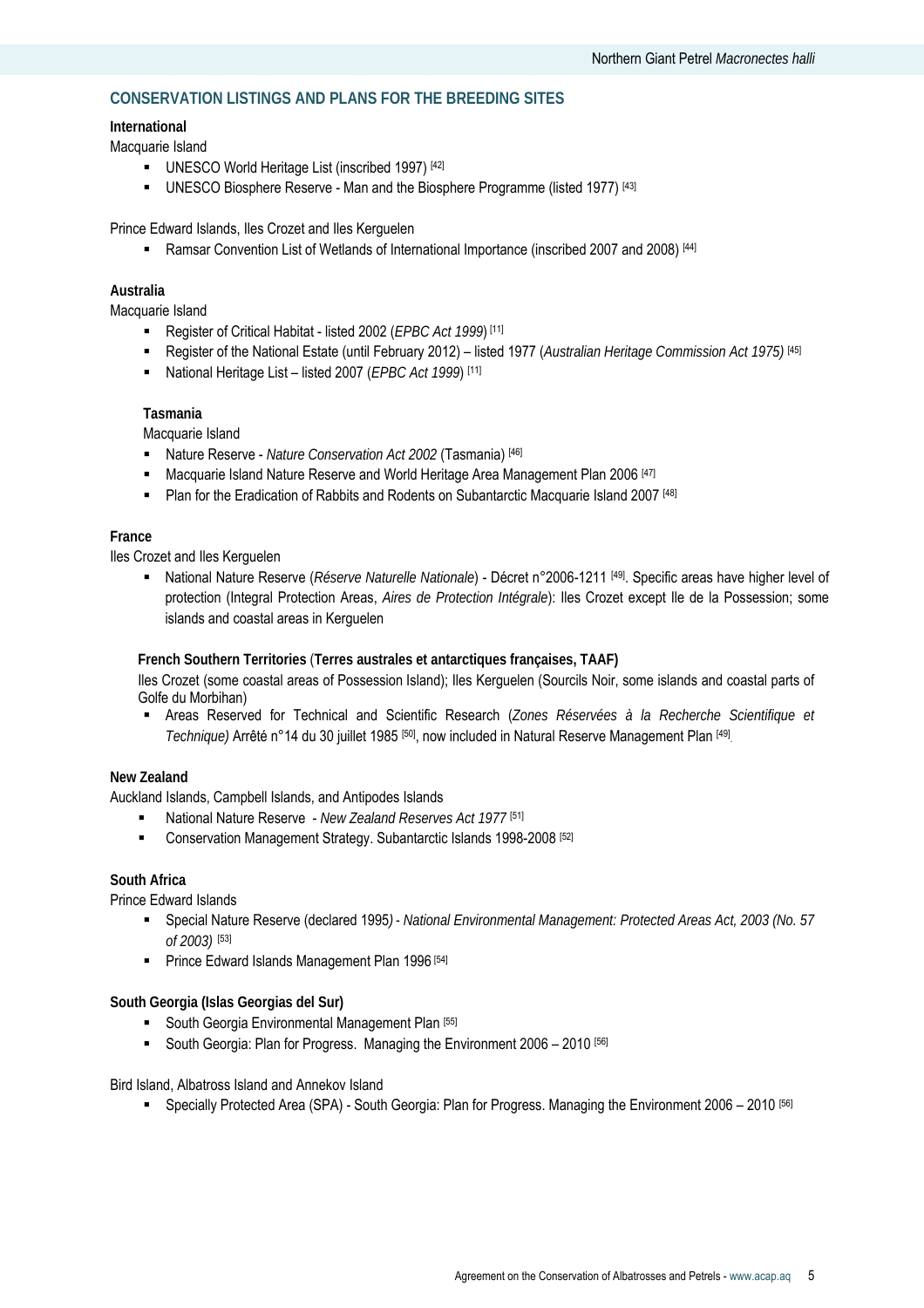# **POPULATION TRENDS**

The population of *M. halli* has shown both decreases and dramatic increases across their breeding range. At many sites, however, census data are infrequent and/or of low accuracy, preventing detailed assessments of population trends. On Ile de la Possession (Crozet Archipelago), the population increased from 150 to 560 breeding pairs between 1966 and 1980 [28], declined during the 1980s, increasing again in the late 1990s and decreasing since 1998 [57] (Table 4). On Bird Island, South Georgia (Islas Georgias del Sur) the breeding population increased by 60% between 1978 and 1996 [33]. These increases are likely a result of increases in fur seals *Arctocephalus* spp. (a source of carrion) numbers and increased pelagic food sources such as waste available from commercial fishing operations  $[28, 58]$ . Large increases have been reported since the mid 1990s on Macquarie Island (Figure 2, Table 4). However, the breeding population on Marion Island has fluctuated since 1985 (Figure 3), with a period of annual increase of 3.9% until 1998, followed by a decline of 9.2% until 2005 (Table 4). Since then, the breeding population appears to be recovering at 24.8% per annum although the overall long term linear trend is a decrease of c. 0.5% between 1985 and 2008 (Table 4). Until 1999, the long term trend was for an increase of 3.4% per year (breeding population) since 1977 [59]. Conversely, the at-sea abundance of *M. halli* in the Prydz Bay area of East Antarctica has apparently decreased by 75% since 1980/81 [60].



Figure 2. *Counts of nesting pairs in a subsample of total population with a simple regression line fitted. Figure based on unpublished DPIW data, not to be used without data holders' permission.* 



Figure 3. *Counts of nesting pairs on Marion Island. Figure based on unpublished John Cooper, Robert JM Crawford, Bruce M Dyer, Peter G Ryan and Samantha L Petersen data. Not to be used without data holders' permission.* 



Northern (left) and Southern (right) Giant Petrels fighting over a carcass. Photo © Jacob González-Solís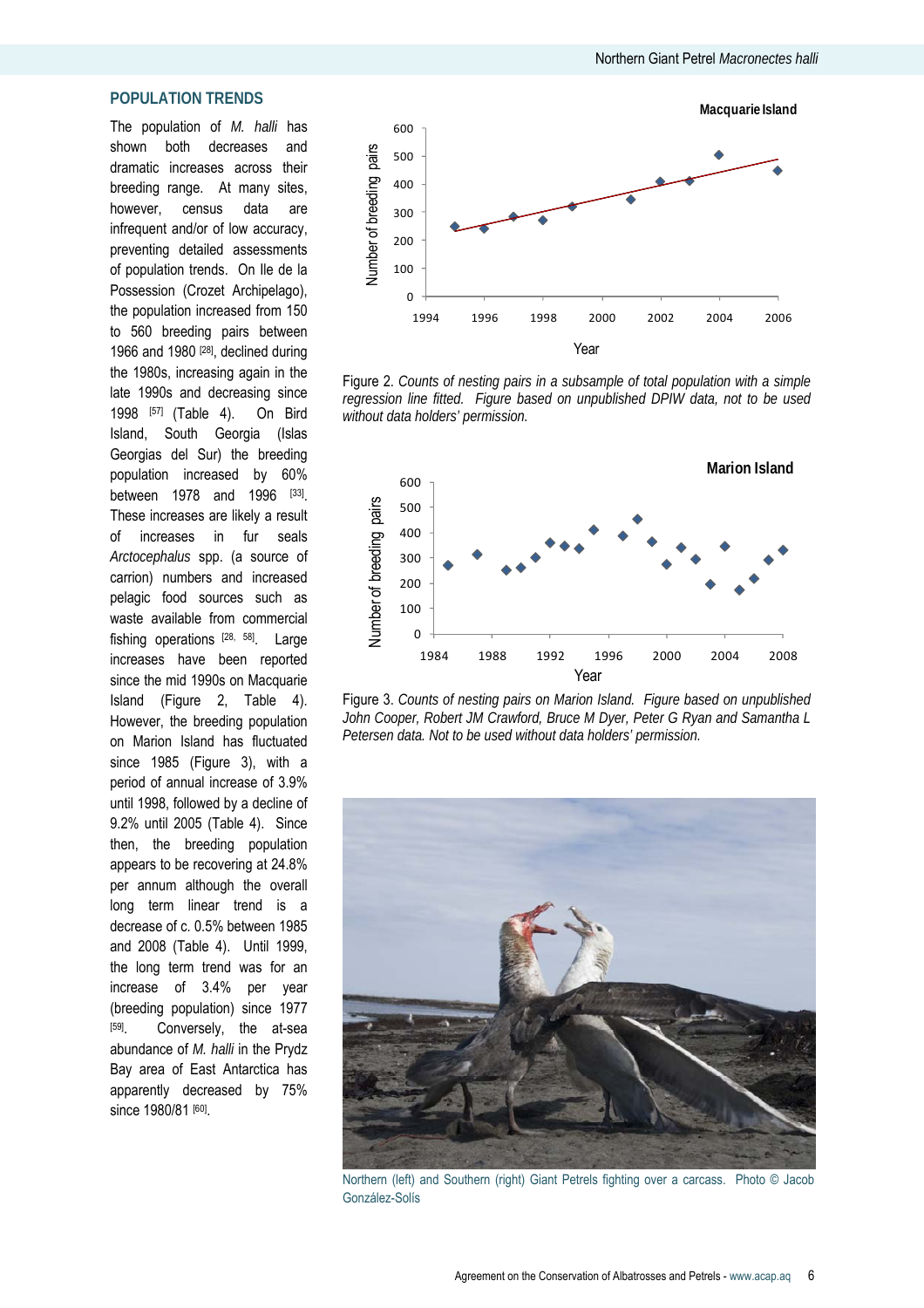*Crawford, B.M. Dyer, P.G Ryan and S.L. Petersen data.* 

Table 4. *Summary of population trend data for* M. halli. *Table based on unpublished DPIW and J. Cooper, R.J.M.* 

| <b>Breeding site</b>                      | Current<br>Monitoring    | <b>Trend Years</b> | % average change per<br>year [61]<br>(95% Confidence Interval) | <b>Trend</b> | $%$ of<br>population     |
|-------------------------------------------|--------------------------|--------------------|----------------------------------------------------------------|--------------|--------------------------|
|                                           | Yes                      | 1997-20081         | $+4.8(4.2, 5.4)$                                               | Increasing   | 100                      |
| Macquarie Island                          |                          | 1995-20062         | $+6.9(6.1, 7.7)$                                               | Increasing   | c.30                     |
| South Georgia<br>(Islas Georgias del Sur) | $\overline{\phantom{a}}$ |                    |                                                                | Unknown      |                          |
| <b>Iles Crozet</b>                        |                          |                    |                                                                |              |                          |
| Possession Island                         | Yes                      | 1980-2005          | $-0.0004$ $(-1.3, -1.1)$ [57]                                  | No trend     | 100                      |
|                                           |                          | 1980-1993          | $-5.8$ ( $-2.9$ , $-8.4$ ) [57]                                | Declining    | 100                      |
|                                           |                          | 1993-1998          | $+14.0$ (5.9, 22.1) [57]                                       | Increasing   | 100                      |
|                                           |                          | 1998-2005          | $-2.9$ ( $-7.9$ , 2.1) [ $57$ ]                                | Declining    | 100                      |
| Iles Kerguelen                            | ?                        |                    |                                                                | Unknown      |                          |
| Chatham Islands                           | $\overline{\phantom{a}}$ |                    |                                                                | Unknown      |                          |
| Antipodes Islands                         | ?                        | $\blacksquare$     |                                                                | Unknown      |                          |
| Campbell Island                           | $\overline{\phantom{a}}$ | $\blacksquare$     |                                                                | Unknown      | $\overline{\phantom{0}}$ |
| <b>Auckland Islands</b>                   | $\overline{\phantom{a}}$ | $\blacksquare$     |                                                                | Unknown      |                          |
| <b>Prince Edward Islands</b>              |                          |                    |                                                                |              |                          |
| Marion Island                             |                          | 1985-20083         | $-0.5$ ( $-0.1, -0.8$ )                                        | Declining    | 100                      |
|                                           | Yes                      | 1985-19983         | $+3.9(3.0, 4.7)$                                               | Increasing   | 100                      |
|                                           |                          | 1998-2005          | $-9.2$ ( $-7.5$ , $-10.9$ )                                    | Declining    | 100                      |
|                                           |                          | 2005-2008          | $+24.8(32.0, 17.6)$                                            | Increasing   | 100                      |

1 Missing data: 1998, 2000, 2002-2007

2 Missing data: 2000, 2005

<sup>3</sup> Missing data: 1986, 1988, 1996

Average breeding success increased from 53.6  $\pm$ 12.5% (1983-2001) on Marion Island [30] to 74.1%  $\pm$ 13.5% in more recent years (2003 - 2007) (Table 5). Mean adult survival has been reported at between 88% and 93% [28, 30, 32]. Juvenile survival has not been examined at any breeding site (Table 5).

Table 5. *Demographic data for the breeding sites of* M. halli*. Table based on unpublished data (DPIW – Macquarie Island; British Antarctic Survey (BAS) – Bird Island; R.J.M. Crawford, Marine & Coastal Management, DAFF, and P.G. Ryan, University of Cape Town – Marion Island) and published references as indicated.* 

| <b>Breeding site</b>                                            | Mean breeding success<br>(±SD/range; Years)                 | Mean juvenile<br>survival | Mean adult survival         |  |
|-----------------------------------------------------------------|-------------------------------------------------------------|---------------------------|-----------------------------|--|
| Macquarie Island                                                | 66% (53-72%, 1994-1999)<br>67.0% (±7.9%, 1977-2007)         | No data                   | No data                     |  |
| South Georgia (Islas<br>Georgias del Sur)<br><b>Bird Island</b> | 63% (44-86%; 1979-2005)<br>73.1% (±18.3%; 1978-1981) [32]   | No data                   | 88-93% (1979-1981) [32]     |  |
| <b>Iles Crozet</b><br>lle de la Possession                      | 53.3% (±3.5; 1981-2005) [57]                                | No data                   | 92.3%* [28]                 |  |
| Iles Kerguelen                                                  | No data                                                     | No data                   | No data                     |  |
| Chatham Islands                                                 | No data                                                     | No data                   | No data                     |  |
| Antipodes Islands                                               | No data                                                     | No data                   | No data                     |  |
| Campbell Island                                                 | No data                                                     | No data                   | No data                     |  |
| <b>Auckland Islands</b>                                         | No data                                                     | No data                   | No data                     |  |
| <b>Prince Edward Islands</b><br>Marion Island                   | 53.6% (±12.5%; 1984-2001) [30]<br>74.1% (±13.5%, 2003-2007) | No data                   | 88% (1987/88, 2002/03) [30] |  |

\* Recorded as 7.7% mortality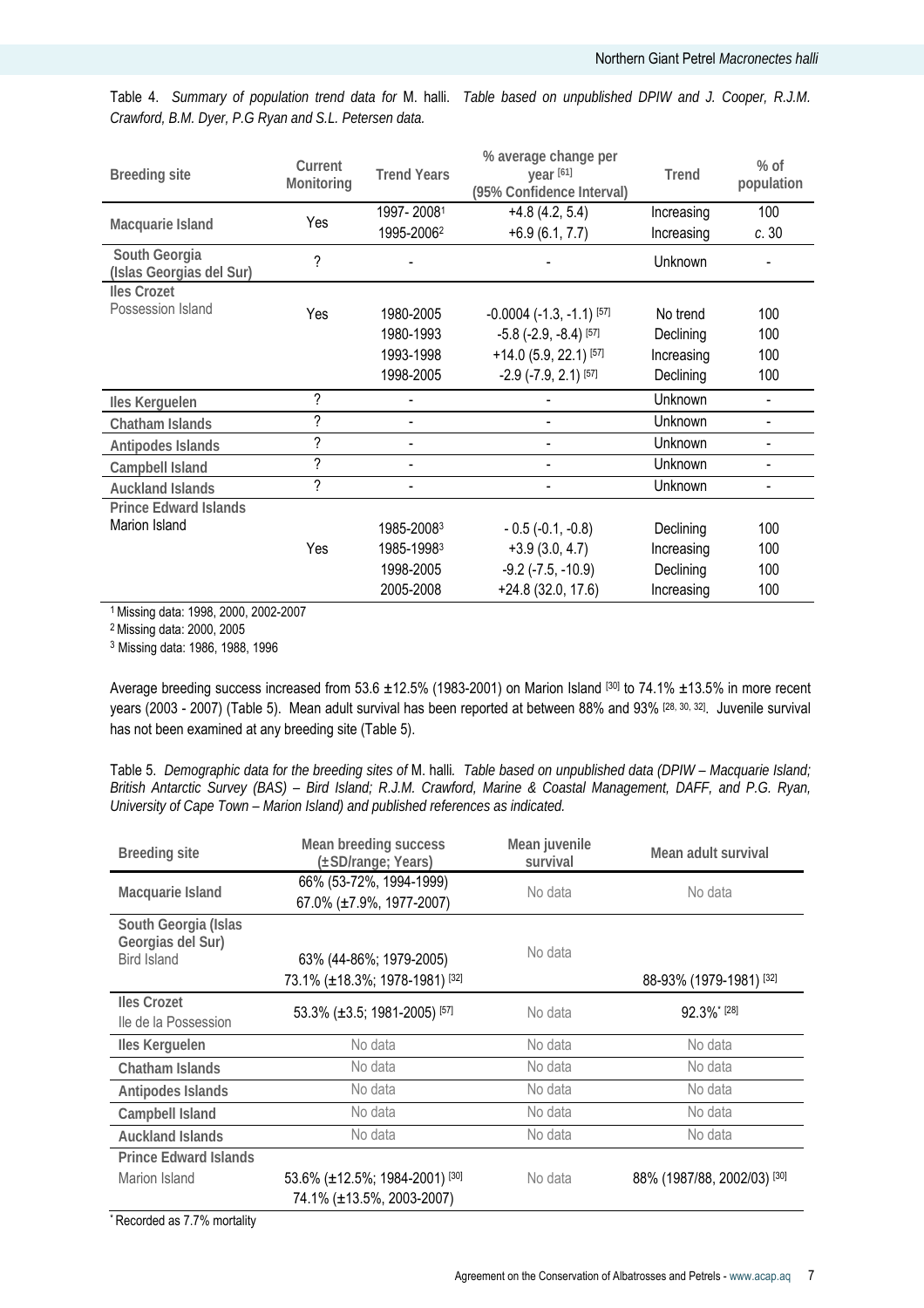#### **BREEDING SITES: THREATS**

Several land-based threats to *M. halli* have been documented, but currently none are considered to have the scope or severity to cause population level changes. Human disturbance at breeding sites near research stations or visitation to breeding sites could result in a decrease in breeding success or even abandonment of the colony [13]. Introduced animals such as cats *Felis catus* and Black rats *Rattus rattus* have caused mortality in eggs and chicks at Macquarie Island in the past; however, cats were eradicated in 2000. An eradication programme which targets *R. rattus* and *Mus musculus* (as well as European rabbits *Oryctolagus cuniculus,* which damage the breeding habitat), commenced in 2010 [48] but had to be abandoned due to exceptionally poor weather. It will recommence in 2011.

| <b>Breeding site</b>                      | Human<br>disturbance | Human<br>take | Natural<br>disaster | Parasite or<br>Pathogen | Habitat<br>loss or<br>degradation | Predation<br>by alien<br>species | Contamination |
|-------------------------------------------|----------------------|---------------|---------------------|-------------------------|-----------------------------------|----------------------------------|---------------|
| Macquarie Island                          | no                   | no            | no                  | no                      | no                                | no                               | no            |
| South Georgia (Islas<br>Georgias del Sur) | no                   | no            | no                  | no                      | no                                | no                               | no            |
| <b>Iles Crozet</b>                        | no                   | no            | no                  | no                      | no                                | no                               | no            |
| Iles Kerguelen                            | no                   | no            | no                  | no                      | no                                | no                               | no            |
| Chatham Islands                           | no                   | no            | no                  | no                      | no                                | no                               | no            |
| Antipodes Islands                         | no                   | no            | no                  | no                      | no                                | no                               | no            |
| Campbell Island                           | no                   | no            | no                  | no                      | no                                | no                               | no            |
| <b>Auckland Islands</b>                   | no                   | no            | no                  | no                      | no                                | no                               | no            |
| <b>Prince Edward Islands</b>              | no                   | no            | no                  | no                      | no                                | no                               | no            |

Table 6. *Summary of known threats causing population level changes at the breeding sites of* M. halli*. Table based on data submitted to the ACAP Breeding Sites Working Group in 2008.* 

#### **FORAGING ECOLOGY AND DIET**

Giant petrels are regarded as the main scavengers in subantarctic and Antarctic waters but are also predators [62, 63, 64]. Regarded as aggressive opportunists, *M. halli* may take prey by surface-seizing, yet also employ surface-diving and pursuit plunging to 2 m [65]. Regurgitations from chicks on Marion Island revealed penguin carrion as the most important dietary component but also included seal carrion, small burrowing petrels, fish and cephalopods [63]. On Bird Island, South Georgia (Islas Georgias del Sur), regurgitations from recently-fed chicks included fur seal and penguin carrion (mainly adult Macaroni *Eudyptes chrysolophus*), krill, squid and birds such as small burrowing petrels [65]. Other dietary items include whale carrion, dead albatross chicks, ship offal and kelp [28]. Male chicks at South Georgia (Islas Georgias del Sur) were fed more than female chicks [6]. Adult males and females at South Georgia [65] and Marion Island [63] were observed to show segregation in foraging behaviour, likely to reduce intraspecific competition. Males tended to show more flexible foraging between coastal and pelagic habitats, probably taking advantage of seal carrion availability, whereas females were consistently more pelagic [66, 67, 68, 69]. Interspecific competition with *M. giganteus* resulting from similar diets is reduced by the six week difference in breeding phenology and some spatial segregation in foraging areas [58, 66, 69]. *Macronectes halli* breeding appears to be timed to take advantage of abundant carrion from the seal pupping season, an important food source during chick brooding [31, 32, 58, 68]. However, in sympatric areas, competition at carcasses between the two species is very common.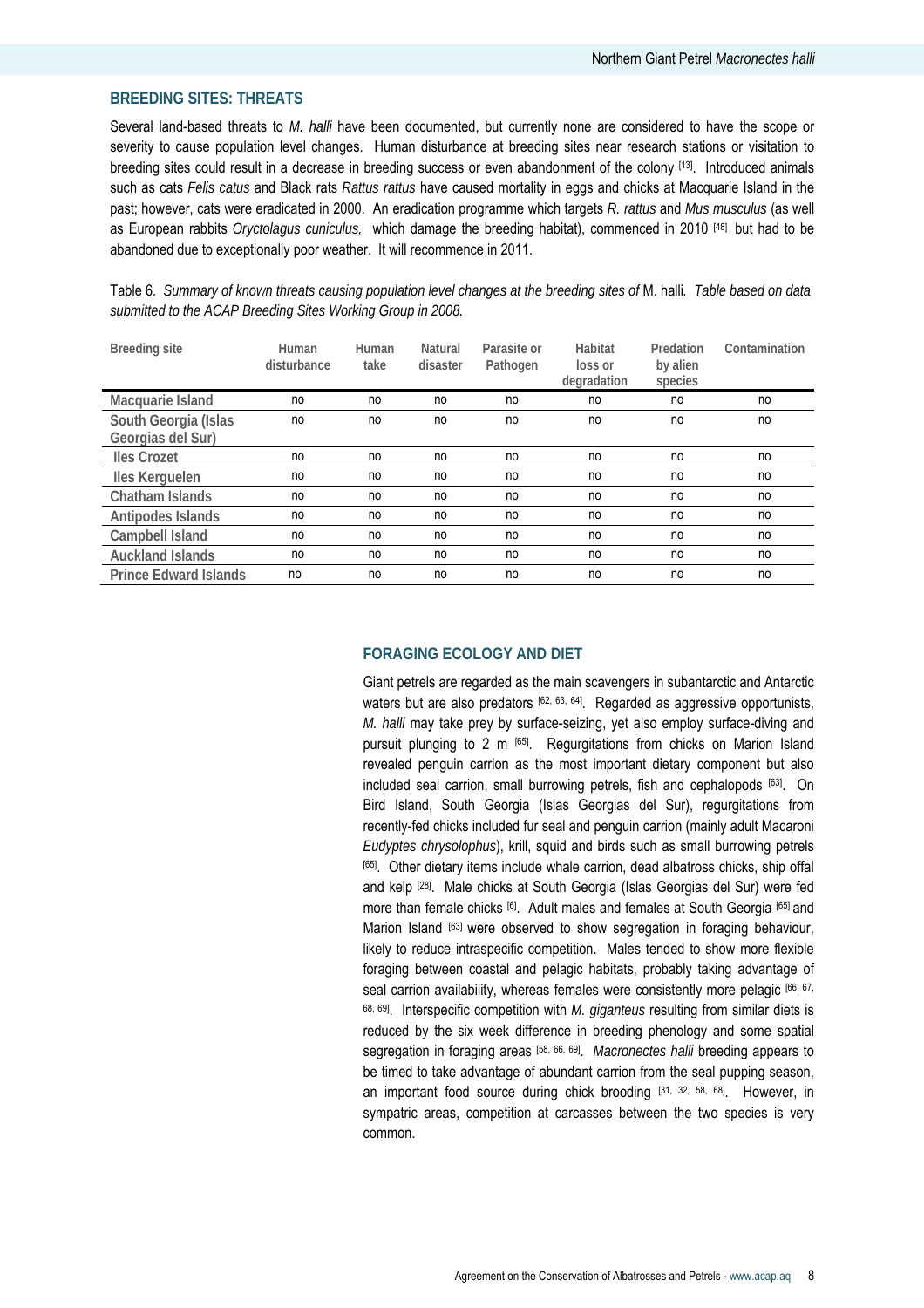# **MARINE DISTRIBUTION**

*Macronectes halli* are pelagic and circumpolar, generally found between 30-64°S, but the extent is imprecise given the difficulty in distinguishing *M. halli* from *M. giganteus* [28] at sea. In summer, they range in subantarctic to Antarctic open oceans and in winter to early spring throughout subtropical seas to 28°S [13, 66]. Young birds tend to disperse great distances from the breeding colonies, often with an eastward movement likely due to prevailing westerly winds (Figure 4) [70, 71]. Chicks from Crozet and Kerguelen Islands disperse on the whole edge of Antarctica during the first months after fledging (H. Weimerskirch, unpublished data). Adults stay relatively close to colonies during chick rearing (Figure 5) [32, 70]. Band recoveries are insufficient to draw conclusive statements regarding wintering areas and oceanic movements [57, 72, 73].



Figure 4. *Satellite-tracking data of non-breeding* M. halli (Number of tracks =36)*. Map based on data contributed to the BirdLife Global Procellariiform Tracking Database [74].*



Figure 5. *Tracking data of breeding M. halli (Number of tracks =103). Map based on data contributed to the BirdLife Global Procellariiform Tracking Database [74].*

Due to its circumpolar distribution, *M. halli* overlaps with all major Regional Fisheries Management Organisations (Table 7), including SWIOFC (South-West Indian Ocean Fisheries Commission), SIOFA (Southern Indian Ocean Fisheries Agreement), and SEAFO (South-East Atlantic Fisheries Organisation) and the yet to be established South Pacific Regional Fisheries Management Organisation (SPRFMO) as well as those shown in Figure 1. Recently fledged *M. halli* from Macquarie Island fitted with satellite transmitters were found to spend significant time in open waters within the jurisdiction of CCSBT, WCPFC, IATTC and SPRFMO, whereas adult birds spent little time in RFMO waters except those under CCAMLR jurisdiction [71].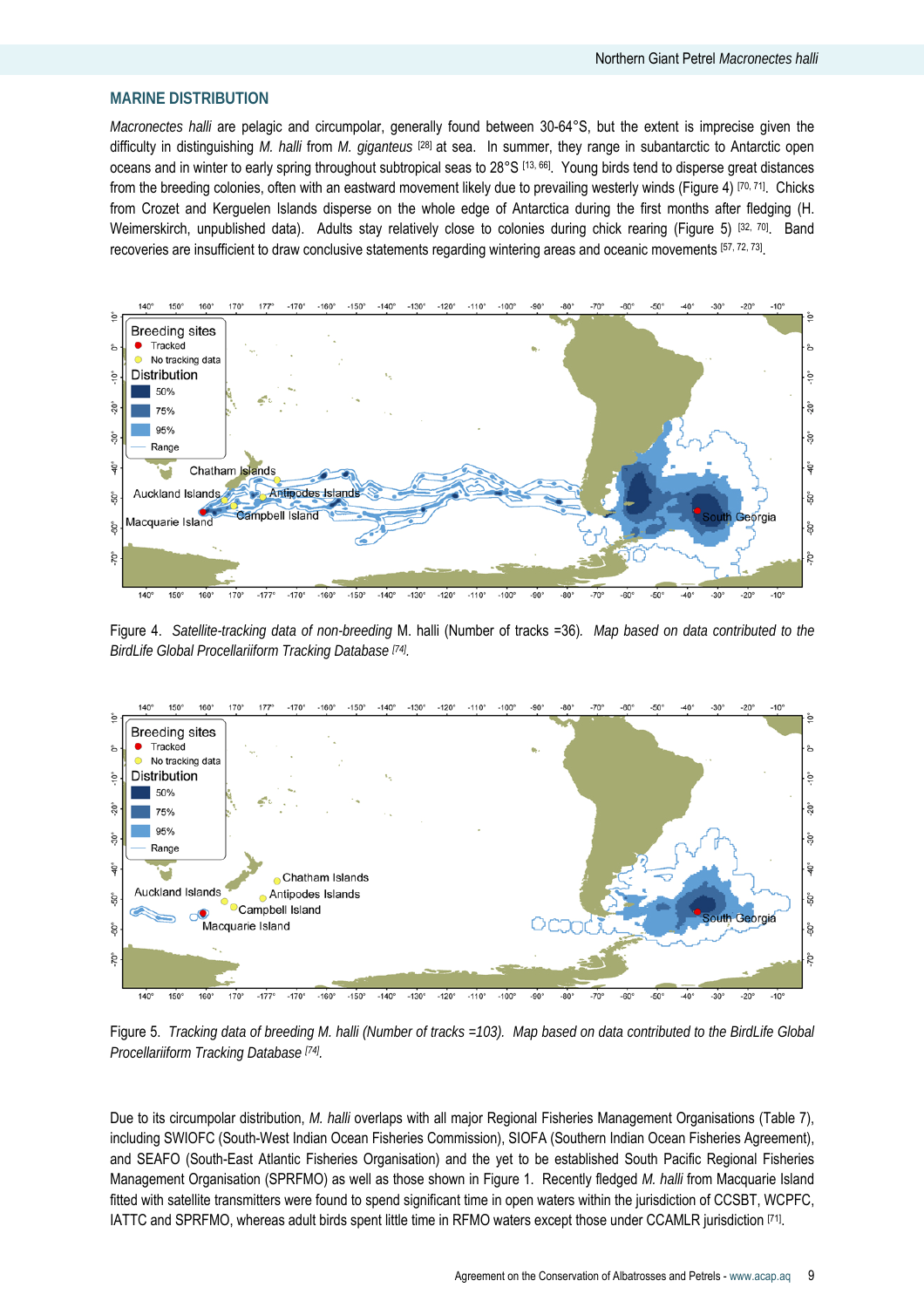|                                                             | Resident/ Breeding and<br>feeding range                                                         | Foraging range<br>only                               | Few records - outside<br>core foraging range                                                                                |
|-------------------------------------------------------------|-------------------------------------------------------------------------------------------------|------------------------------------------------------|-----------------------------------------------------------------------------------------------------------------------------|
| <b>ACAP Range States</b>                                    | Australia<br>Disputed <sup>1</sup><br>France<br>New Zealand<br>South Africa                     | Argentina<br>Brazil<br>Chile<br>Uruguay              |                                                                                                                             |
| Exclusive Economic Zones of<br>non-ACAP countries           |                                                                                                 |                                                      | Cook Islands<br>Fiji<br><b>Mauritius</b><br>Namibia<br>Papua New Guinea<br>Samoa<br>Solomon Islands<br>Tuvalu<br><b>USA</b> |
| Regional Fisheries Management<br>Organisations <sup>2</sup> | <b>CCAMLR</b><br><b>CCSBT</b><br><b>WCPFC</b><br><b>SIOFA</b><br><b>SWIOFC</b><br><b>SPRFMO</b> | <b>IATTC</b><br><b>ICCAT</b><br><b>IOTC</b><br>SEAFO |                                                                                                                             |

Table 7. *Summary of the known ACAP Range States, non-ACAP Exclusive Economic Zones and Regional Fisheries Management Organisations that overlap with the marine distribution of Northern Giant Petrels.* 

<sup>1</sup> See Table 2 footnote

2 See Figure 1 and text for list of acronyms

#### **MARINE THREATS**

The most serious threat to *M. halli* is commercial fishing activities in the Southern Ocean. Longline fishing for Patagonian toothfish *Dissostichus eleginoides* is of particular concern as this demersal fishery tends to be restricted to shelf areas around subantarctic breeding islands of albatrosses and petrels. Although some in this fishery use sanctioned measures to reduce seabird mortality, much activity is still illegal, unregulated and unreported (IUU), thus difficult to regulate or control. Potentially 7-16% of the breeding *M. halli* population may have been killed by longline operations around Prince Edward Island in 1996- 2000 [75]. Females may have a higher mortality in this fishery as they tend to have larger pelagic ranges and longer foraging trips than males; additionally, females have greater overlap between foraging territory and longline fishing areas [66]. Trawl fisheries may also injure or kill *M. halli* through collisions with netsonde cables and trawl warps [13]

Other marine threats may include ingestion of or entanglement in marine debris (both plastic and fishery-related) [76], fouling from oil spills and shooting by commercial fishing vessels to reduce stealing of baits [63]. Contamination by pollutants through dietary sources is also a potential concern, with relatively high concentrations of hexachlorobenzenes (HCB) and mercury and increasing dichlorodiphenyl-dichloroethylene (DDE) concentrations in this species [77]. Compared to other seabirds, *M. halli* had high levels of lead, mercury and selenium in their feathers and other tissues [78, 79].

#### **KEY GAPS IN SPECIES ASSESSMENT**

Data on *M. halli* are lacking in key areas including the diet, foraging areas and genetic profiles of breeding sub-populations. Long-term monitoring is necessary to detect or confirm population trends; however, it is logistically difficult to survey all breeding sites and to determine trends when variable proportions (15-40%) of adults take breeding sabbaticals [29]. Detailed demographic studies are necessary to understand potential importance of atsea threats, particularly as varying levels of interaction with different threats may have implications for sex ratios of populations, given the high degree of sexual segregation in foraging. Additionally, the extent and effects of at-sea threats such as plastic debris ingestion and pollutant levels are currently unknown [13].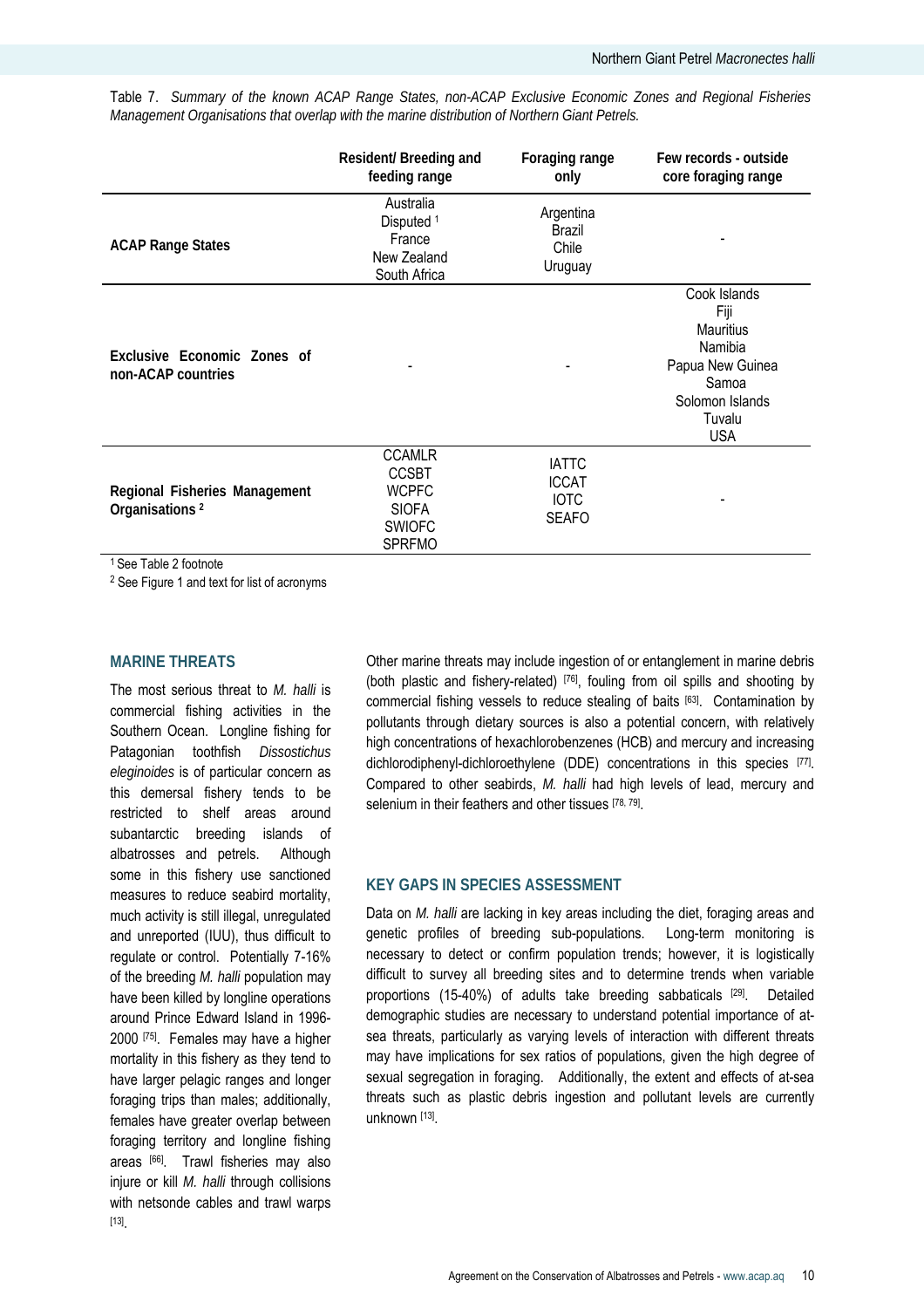#### **REFERENCES**

- 1. Bourne, W.R.P. and Warham, J. 1966. Geographical variation in the giant petrels of the genus *Macronectes. Ardea* **54**: 45–67.
- 2. Nunn, G.B. and Stanley, S.E. 1998. Body size effects and rates of cytochrome b evolution in tube-nosed seabirds*. Molecular Biology & Evolution* **15**: 1360-1371.
- 3. Penhallurick, J. and Wink, M. 2004. Analysis of the taxonomy and nomenclature of the Procellariiformes based on complete nucleotide sequences of the mitochondrial cytochrome b gene*. Emu* **104**: 125-147.
- 4. Rheindt, F.E. and Austin, J.J. 2005. Major analytical and conceptual shortcomings in a recent taxonomic revision of the Procellariiformes - a reply to Penhallurick and Wink (2004)*. Emu* **105**: 181-186.
- 5. Burger, A.E. 1978. Interspecific breeding attempts by *Marcronectes giganteus* and *M. halli. Emu* **78**: 234-235.
- 6. Hunter, S. 1983. The food and feeding ecology of the giant petrels *Macronectes halli* and *M. giganteus* at South Georgia*. Journal of Zoology* **200**: 521-538.
- 7. Johnstone, G.W. 1978. Interbreeding by *Macronectes halli* and *M. giganteus* at Macquarie Island*. Emu* **78**: 235.
- 8. Agreement on the Conservation of Albatrosses and Petrels Taxonomy Working Group. 2006. *Report by the Taxonomy Working Group to the Advisory Committee meeting 2 – Brasilia, Brazil 2006*. http://www.acap.aq/en/index.php?option=com\_docman&task=cat\_view&gid= 37&Itemid=33
- 9. IUCN. 2010. *2010 IUCN Red List of Threatened Species. Version 2010.3*. www.iucnredlist.org
- 10. Bonn Convention. *Convention on the Conservation of Migratory Species of Wild Animals*. http://www.cms.int/
- 11. Australian Government. 1999. *Environment Protection and Biodiversity Conservation Act 1999*. http://www.comlaw.gov.au/comlaw/management.nsf/lookupindexpagesbyid/I P200401830?OpenDocument
- 12. Department of Environment and Heritage. 2001. *Recovery Plan for Albatrosses and Giant-Petrels 2001-2005*. http://www.deh.gov.au/biodiversity/threatened/publications/recovery/albatross /index.html
- 13. Department of Environment and Heritage. 2006. *Threat Abatement Plan for the incidental catch (or bycatch) of seabirds during oceanic longline fishing operations* http://www.environment.gov.au/biodiversity/threatened/tapapproved.html
- 14. New South Wales Department of Environment and Climate Change. 2005. *Threatened Species Conservation Act 1995*. http://www.legislation.nsw.gov.au/viewtop/inforce/act+101+1995+FIRST+0+N
- 15. Environmental Protection Agency. 2007. *Nature Conservation Act 1992, Queensland*. http://www.legislation.qld.gov.au/LEGISLTN/CURRENT/N/NatureConA92.pdf
- 16. Tasmanian Government. *Threatened Species Protection Act (1995)*. http://www.dpiw.tas.gov.au/
- 17. Department of Sustainability and Environment. 2007. *Fauna and Flora Guarantee Act 1988, Victoria*. http://www.dpi.vic.gov.au/dse/nrenpa.nsf/FID/- 0488335CD48EC1424A2567C10006BF6D
- 18. Subsecretaría de Pesca. 2006. *Plan de Acción Nacional para reducir las capturas incidentales de aves en las pesquerías de palangre (PAN-AM/CHILE).* 26 pp. www.subpesca.cl/mostrararchivo.asp?id=5768
- 19. Gouvernement de la République Française. 1998. Arrêté du 14 août 1998 fixant sur tout le territoire national des mesures de protection des oiseaux représentés dans les Terres australes et antarctiques françaises*. Le Journal Officiel de la République Française n°236 du 11 octobre 1998.* p. 15405 http://www.legifrance.gouv.fr/home.jsp
- 20. New Zealand Government. *New Zealand Wildlife Act 1953, No 31*. http://www.legislation.govt.nz/act/public/1953/0031/latest/DLM276814.html?s earch=ts\_act\_wildlife\_resel&sr=1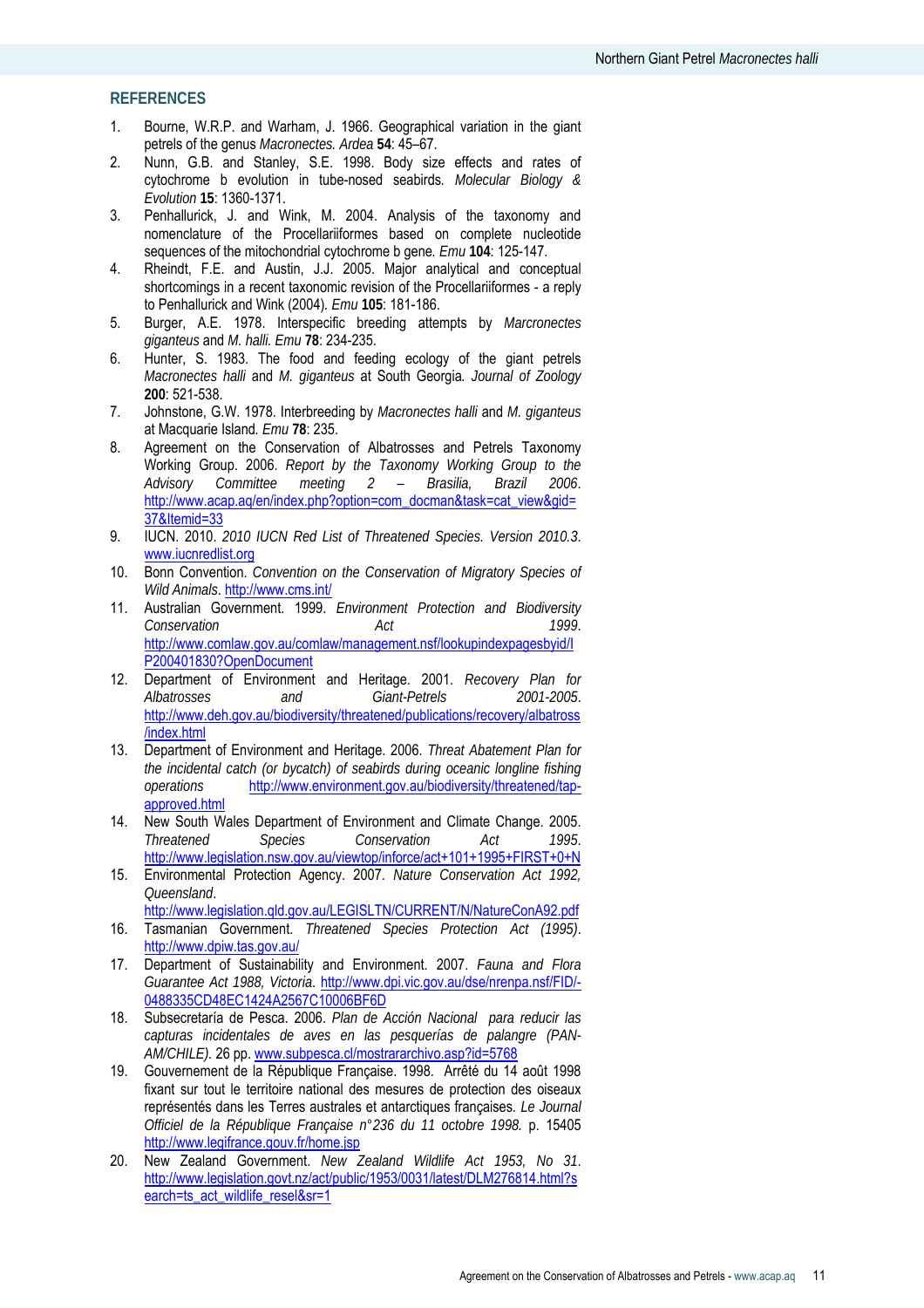- 21. Miskelly, C.M., Dowding, J.E., Elliott, G.P., Hitchmough, R.A., Powlesland, R.G., Robertson, H.A., Sagar, P.M., Scofield, R.P., and Taylor, G.A. 2008. Conservation status of New Zealand birds, 2008*. Notornis* **55**: 117-135.
- 22. Government of South Africa. 1973. Sea Birds and Seals Protection Act, 1973 (Act No. 46 of 1973)*.* Available from http://faolex.fao.org/
- 23. Department of Environmental Affairs and Tourism. Republic of South Africa. 2007. *General Notice 1717 of 2007. Marine Living Resources Act, 1998 (Act 18 of 1998): Publication of Policy on the Management of Seals, Seabirds and Shorebirds.* Government Gazette **Vol 510** (No. 30534): 3-31. http://www.info.gov.za/view/DownloadFileAction?id=74648
- 24. Department of Environmental Affairs and Tourism. 2007. *General Notice 1768 of 2007. Sea Birds and Seals Protection Act, 1973 (Act No. 46 of 1973): Publication of Policy on the Management of Seals Seabirds and Shorebirds: Correction.* Government Gazette (No. 30575): 2. http://www.info.gov.za/view/DownloadFileAction?id=75663
- 25. Department of Environmental Affairs and Tourism. 2008. *South Africa National Plan of Action for Reducing the Incidental Catch of Seabirds in Longline Fisheries.* Department of Environmental Affairs and Tourism: Cape Town. 32 pp.
- 26. Government of South Georgia and the South Sandwich Islands. 1975. *Falkland Islands Dependencies Conservation Ordinance (1975)*. http://www.sgisland.gs
- 27. Varty, N., Sullivan, B.J., and Black, A.D. 2008. *FAO International Plan of Action-Seabirds: an assessment for fisheries operating in South Georgia and South Sandwich Islands.* BirdLife International Global Seabird Programme. Royal Society for the Protection of Birds. The Lodge, Sandy, Bedfordshire, UK. 96 pp.
- 28. Voisin, J.-F. 1988. Breeding biology of the Northern giant petrel *Macronectes halli* and the Southern giant petrel *M. giganteus* at Ile de la Possesion, Iles Crozet, 1966-1980*. Cormorant* **16**: 65-97.
- 29. de Bruyn, P.J.N., Cooper, J., Bester, M.N., and Tosh, C.A. 2007. The importance of land-based prey for sympatrically breeding giant petrels at sub-Antarctic Marion Island*. Antarctic Science* **19**: 25-30.
- 30. Cooper, J., Brooke, M., Burger, A.E., Crawford, R.J.M., Hunter, S., and Williams, A.J. 2001. Aspects of the breeding biology of the Northern giant petrel (*Macronectes halli*) and the Southern giant petrel (*M. giganteus*) at sub-Antarctic Marion Island*. International Journal of Ornithology* **4**: 53-68.
- 31. Marchant, S. and Higgins, P.J., eds. 1990. *Handbook of Australian, New Zealand, and Antarctic Birds*. Vol. 1 Ratites to Ducks. Oxford University Press: Melbourne. 1536 pp.
- 32. Hunter, S. 1984. Breeding biology and population dynamics of giant petrels Macronectes at South Georgia (Aves: Procellariiformes). *Journal of Zoology (London)* **203**: 441-460.
- 33. Patterson, D.L., Woehler, E.J., Croxall, J.P., Poncet, S., Peter, H.-U., Hunter, S., and Fraser, W.R. 2008. Breeding distribution and population status of the Northern giant petrel *Macronectes halli* and the Southern giant petrel *M. giganteus. Marine Ornithology* **36**: 115-124.
- 34. Jouventin, P., Stahl, J.C., Weimerskirch, H., and Mougin, J.L., 1984. *The seabirds of French Subantarctic Islands & Adélie Land, their status and conservation*, in *Status and conservation of the world's seabirds.* J.P. Croxall, P.G.H. Evans, and R.W. Screiber (Eds). ICBP Technical Publication
- 35. Derenne, P., Mugin, J.L., Steinberg, C., and Voisin, J.-F. 1976. Les oiseaux de I'ile aux Cochons, archipel Crozet (46 06'S, 50 14'E)*. Com. Nat. Fr. Rech.Antarct.* **40**: 107-148.
- 36. Weimerskirch, H., Zotier, R., and Jouventin, P. 1989. The avifauna of the Kerguelen Islands*. Emu* **89**: 15-29.
- 37. Robertson, C. and Sawyer, S. 1994. *Albatross research on (Motuhara) Forty-Fours Islands: 6-15 December 1993.* Conservation Advisory Science Notes DOC. 70. Wellington.
- 38. Wiltshire, A. and Hamilton, S. 2003. Population estimate for northern giant petrels (*Macronectes halli*) on Antipodes Island, New Zealand. *Notornis* **50**: 128-132.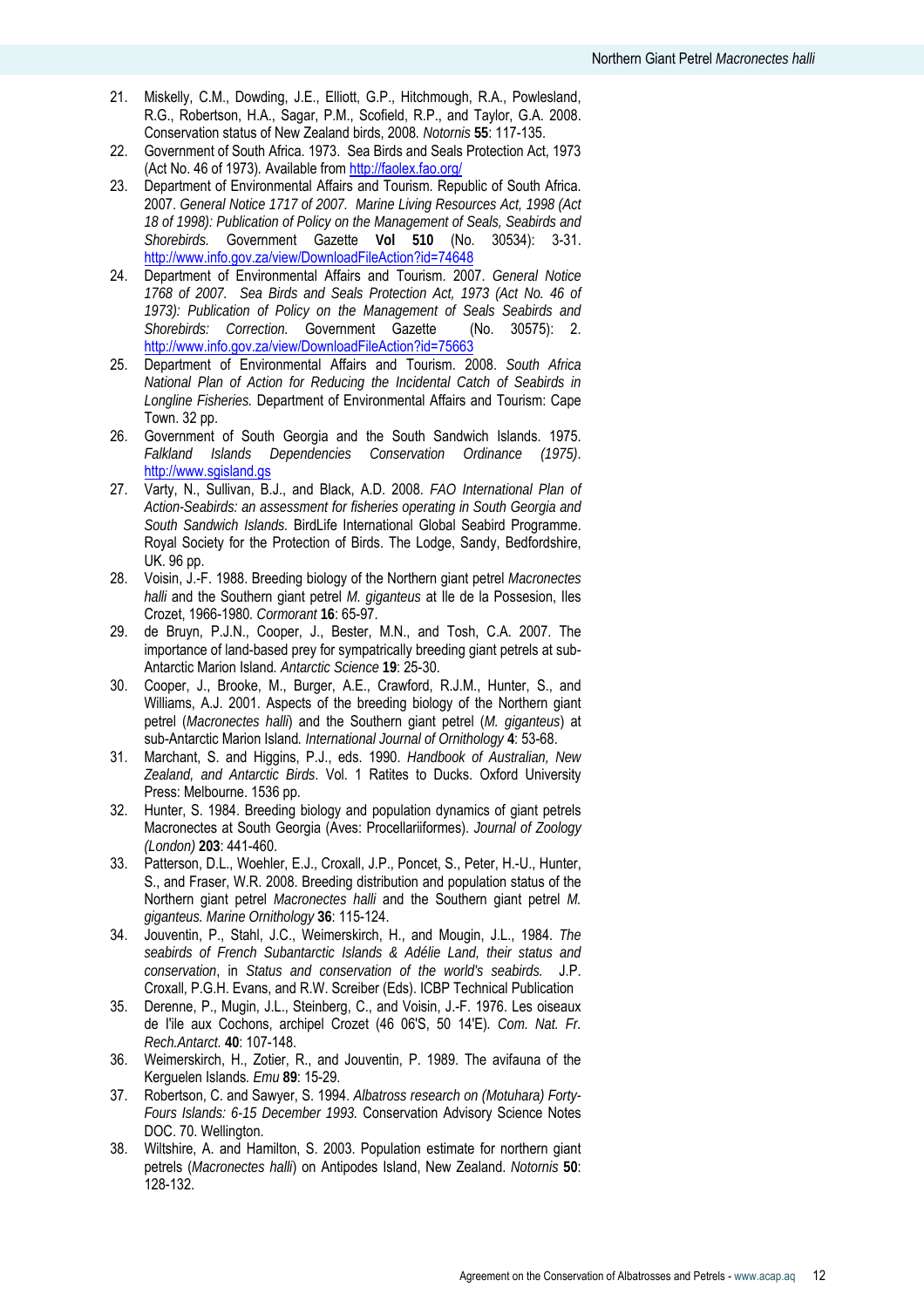- 39. Wiltshire, A.J. and Scofield, R.P. 2000. Population estimate of breeding Northern Giant Petrels *Macronectes halli* on Campbell Island, New Zealand*. Emu* **100**: 186-191.
- 40. Taylor, G.A. 2000. *Action Plan for Seabird Conservation in New Zealand. Part B: Non-Threatened Seabirds.* Threatened Species Occasional Publication No. 17. Biodiversity Recovery Unit. Department of Conservation. Wellington.
- 41. Ryan, P., J, C., Dyer, B., Underhill, L., and Crawford, R. 2003. Counts of surface-nesting seabirds breeding at sub-Antarctic Prince Edward Island, summer 2001/02*. African Journal of Marine Science* **25**: 441-451.
- 42. United Nations Educational, Scientific, and Cultural Organization. *World Heritage List - Macquarie Island*. http://whc.unesco.org/en/list/629/
- 43. UNESCO's Man and the Biosphere Programme (MAB) Macquarie Island. http://www.unesco.org/mabdb/br/brdir/directory/biores.asp?mode=all&code= AUL+03
- 44. Ramsar Convention on Wetlands. http://www.ramsar.org/<br>45. Australian Government. Department of the Environmer
- Australian Government. Department of the Environment, Water, Heritage, and the Arts. *Register of the National Estate (RNE)*. http://www.environment.gov.au/heritage/places/rne/index.html
- 46. Tasmanian Government. Nature Conservation Act 2002. http://www.parks.tas.gov.au/manage/parksres/reserves.html*.*
- 47. Parks and Wildlife Service. 2006. *Macquarie Island Nature Reserve and World Heritage Area Management Plan.* Parks and Wildlife Service, Department of Tourism, Arts and the Environment. Hobart.
- 48. Parks and Wildlife Service and Biodiversity Conservation Branch. 2007. *Plan for the Eradication of Rabbits and Rodents on Subantarctic Macquarie Island.* Department of Tourism, Arts and the Environment & Department of Primary Industries and Water. Hobart.
- 49. Gouvernement de la République Française. 2006. Décret n°2006-1211 du 3 octobre 2006 portant création de la Réserve Naturelle des Terres Australes Françaises*. Journal Officiel de la République Française n°230 du 4 octobre 2006.* p.14673*.* http://www.legifrance.gouv.fr/home.jsp
- 50. Terres Australes et Antarctiques Françaises. 1985. *Arrêté n°14 du 30 Juillet 1985 relatif à la création de zones réservées à la recherché scientifique et technique dans les TAAF. Mises à jour / extensions : Décisions n°2006 – 22, n°108 du 16 juin 1989, n°147 du 13 septembre 1990, du 19 juillet 1991 ; arrêté 2002 - 42 du 18 décembre 2002*. http://www.taaf.fr/spip/spip.php?article354
- 51. New Zealand Government. 1977. *New Zealand Reserves Act 1977*. http://www.legislation.govt.nz/
- 52. Department of Conservation. 1998. *Conservation Management Strategy. Subantarctic Islands 1998-2008.* 10. Wellington.
- 53. Government of South Africa. 2003. *National Environmental Management: Protected Areas Act, 2003.* Government Gazette **464** (26025).
- 54. Prince Edward Islands Management Plan Working Group. 1996. *Prince Edward Islands Management Plan.* Pretoria: Department of Environmental Affairs and Tourism. Republic of South Africa.
- 55. McIntosh, E. and Walton, D.W.H. 2000. *Environmental Management Plan for South Georgia.* Published by the British Antarctic Survey on behalf of the Government of South Georgia and South Sandwich Islands. 104 pp.
- 56. Pasteur, E. and Walton, W. 2006. *South Georgia: plan for progress, managing the environment 2006-2010.* . Published by the British Antarctic Survey on behalf of the Government of South Georgia and the South Sandwich Islands. 75 pp. http://sgisland.org/pages/gov/PlanProgress.htm
- 57. Delord, K., Besson, D., Barbraud, C., and Weimerskirch, H. 2008. Population trends in a community of large Procellariiforms of Indian Ocean: Potential effects of environment and fisheries interactions*. Biological Conservation* **141**: 1840-1856.
- 58. González-Solís, J., Croxall, J.P., and Wood, A.G. 2000. Foraging partitioning between giant petrels *Macronectes* spp. and its relationship with breeding population changes at Bird Island, South Georgia*. Marine Ecology-Progress Series* **204**: 279-288.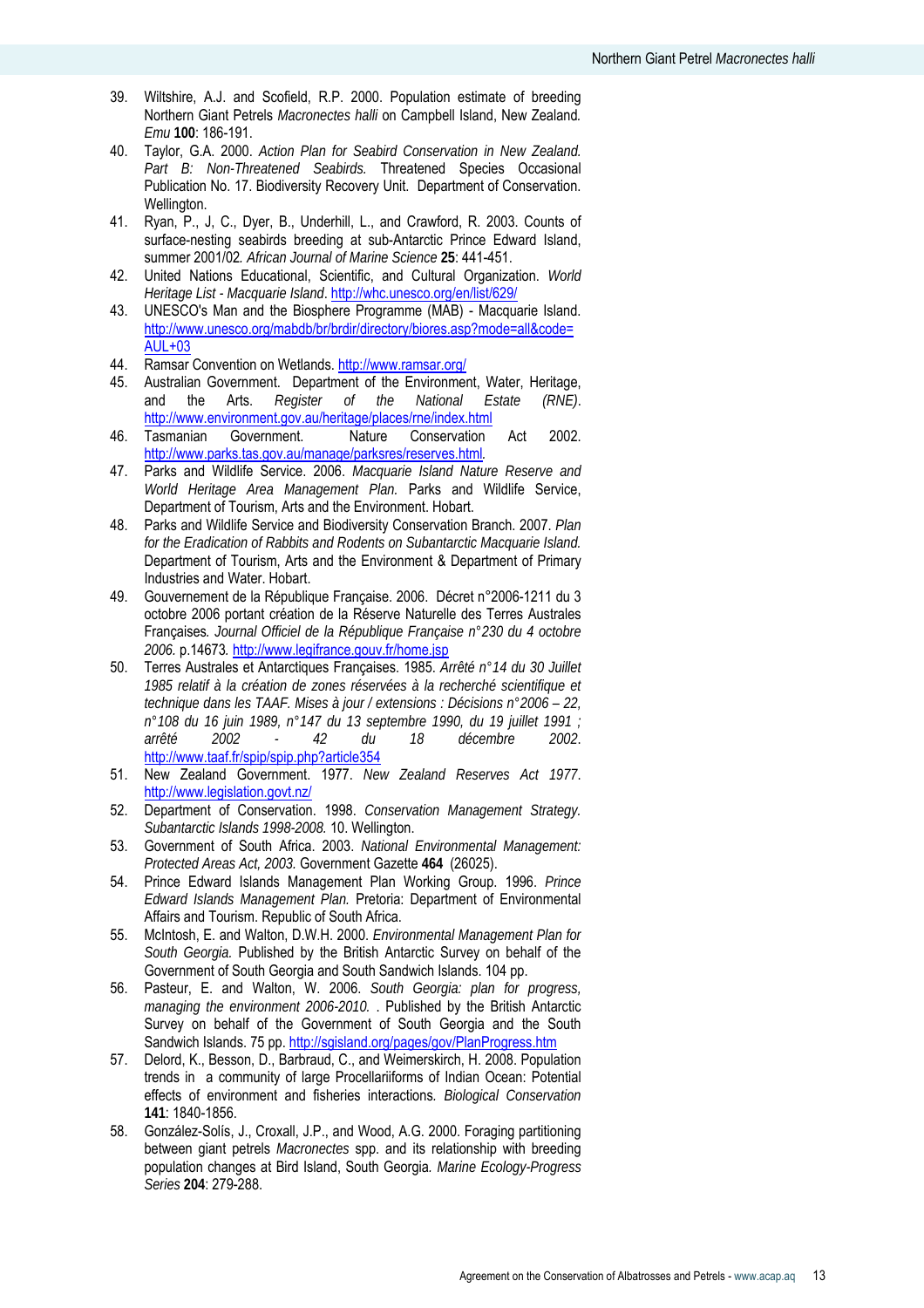- 59. Woehler, E.J., Cooper, J., Croxall, J.P., Fraser, W.R., Kooyman, G.L., D., M.G., Nel, D.C., Patterson, D.L., Peter, H.-U., Ribic, C.A., Salwicka, K., Trivelpiece, W.Z., and Weimerskirch, H. 2001. *A statistical assessment of the status and trends of Antarctic and subantarctic seabirds*. SCAR Bird Biology Subcommittee, Southern Ocean Seabird Populations Workshop. Bozeman, Montana 17-21 May 1999. 17-21 May 1999.
- 60. Woehler, E.J. 1996. Concurrent decreases in five species of Southern Ocean seabirds in Prydz Bay*. Polar Biology* **16**: 379-382.
- 61. Pannekoek, J. and van Strien, A. 2006. TRIM 3.53 (TRends & Indices for Monitoring data). Statistics Netherlands, Voorburg. http://www.cbs.nl/en-GB/menu/themas/natuur-milieu/methoden/trim/default.htm
- 62. Hunter, S. 1982. Interspecific breeding in giant petrels at South Georgia*. Emu* **82**: 312-314.
- 63. Hunter, S. and de L Brooke, M. 1992. The diet of giant petrels *Macronectes* spp at Marion Island, Southern Indian Ocean*. Colonial Waterbirds* **15**: 56-65.
- 64. Hunter, S., 1985. *The role of giant petrels in the Southern Ocean ecosystem.*, in *Antarctic nutrient cycles and food webs.* W. Siegfried and P. Condy (Eds). Springer-Verlag. 534–542.
- 65. Harper, P.C. 1987. Feeding behaviour and other notes on 20 species of Procellariiformes at sea*. Notornis* **34**: 169-192.
- 66. González-Solís, J., Croxall, J.P., and Afanasyev, V. 2008. Offshore spatial segregation in giant petrels *Macronectes* spp.: differences between species, sexes and seasons*. Aquatic Conservation: Marine and Freshwater Ecosystems* **17**: S22-S36.
- 67. González-Solís, J., Croxall, J., and Wood, A. 2000. Sexual dimorphism and sexual segregation in foraging strategies of northern giant petrels *Macronectes halli* during the incubation period*. Oikos* **90**: 390-398.
- 68. González-Solís, J., Croxall, J.P., and Briggs, D.R. 2002. Activity patterns of giant petrels, *Macronectes* spp., using different foraging strategies*. Marine Biology* **140**: 197-204.
- 69. González-Solís, J. and Croxall, J., 2005. *Differences in foraging behaviour and feeding ecology in giant petrels*, in *Sexual segregation in vertebrates: Ecology of the two sexes.* K. Ruckstuhl and P. Neuhaus (Eds). Cambridge University Press. 92-111.
- 70. Woehler, E. and Johnstone, G. 1988. Banding studies of giant petrels, Macronectes spp., at Macquarie Island. *Proceedings of the Royal Society of Tasmania* **122**: 143-152.
- 71. Trebilco, R., Gales, R., Baker, G., Terauds, A., and Sumner, D. 2008. At sea movement of Macquarie Island giant petrels: Relationships with marine protected areas and Regional Fisheries Management Organisations*. Biological Conservation* **141**: 2942-2958.
- 72. Voisin, J. 1990. Movements of giant petrels *Macronectes* spp. banded as chicks at Iles Crozet and Kerguelen*. Marine Ornithology* **18**: 27-36.
- 73. Patterson, D.L. and Hunter, S. 1999. Giant petrel *Macronectes* spp. banding recovery analysis from the International Giant Petrel Banding Project, 1988/89*. Marine Ornithology* **28**: 69-74.
- 74. BirdLife-International. 2004. 'Tracking ocean wanderers: the global distribution of albatrosses and petrels.'. *Results from the Global Procellariiform Tracking Workshop, 1-5 September 2003*. BirdLife International: Cambridge (UK). Gordon's Bay, South Africa.
- 75. Nel, D.C., Ryan, P.G., and Watkins, B.P. 2002. Seabird mortality in the Patagonian toothfish longline fishery around the Prince Edward Islands, 1996-2000*. Antarctic Science* **14**: 151-161.
- 76. Nel, D.C. and Nel, J.L. 1999. Marine debris and fishing gear associated with seabirds at sub-Antarctic Marion Island, 1996/97 and 1997/98: in relation to longline fishing activity*. CCAMLR Science* **6**: 85-96.
- 77. Luke, B.G., Johnstone, G.W., and Woehler, E.J. 1989. Organochlorine pesticides, PCBs and mercury in Antarctic and sub-Antarctic birds*. Chemosphere* **19**: 2007-2021.
- 78. González-Solís, J., Sanpera, C., and Ruiz, X. 2002. Metals and selenium as bioindicators of geographic and trophic segregation in giant petrels *Macronectes* spp*. Marine Ecology-Progress Series* **244**: 257-264.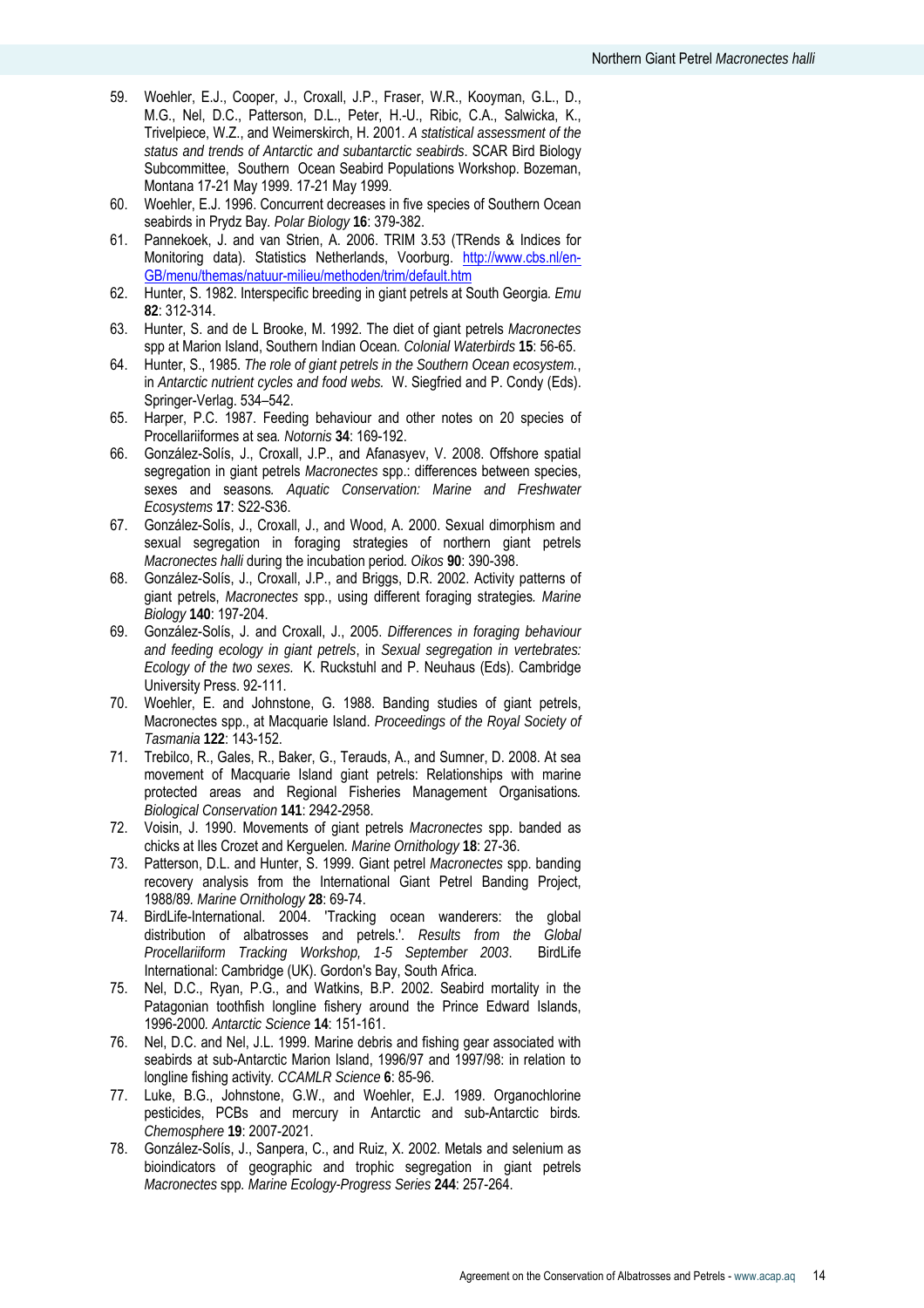79. Becker, P.H., Gonzalez-Solis, J., Behrends, B., and Croxall, J. 2002. Feather mercury levels in seabirds at South Georgia: influence of trophic position, sex and age*. Marine Ecology-Progress Series* **243**: 261-269.

**COMPILED BY** 

Heidi J. Auman and Wiesława Misiak ACAP Secretariat

#### **CONTRIBUTORS**

Jacob González-Solís Dept Biologia Animal (Vertebrats) Universitat de Barcelona

Karine Delord Centre d'Etudes Biologiques de Chizé – **CNRS** 

Mark Tasker Vice-Chair, ACAP Advisory Committee

ACAP Taxonomy Working Group Contact: Michael Double Mike.Double@aad.gov.au

ACAP Breeding Sites Working Group Contact: Richard Phillips raphil@bas.ac.uk

ACAP Status and Trends Working Group Contact: Rosemary Gales Rosemary.Gales@dpiw.tas.gov.au

ACAP Bycatch Working Group Contact: Barry Baker barry.baker@latitude42.com.au

BirdLife International, Global Seabird Programme Contact: Cleo Small Cleo.Small@rspb.org.uk **Maps:** Frances Taylor **Satellite-tracking data contributors:**

John Croxall, Richard Phillips, Jacob Gonzalez-Solis, Andy Wood (British Antarctic Survey); Rosemary Gales, Rachael Alderman (Department of Primary Industries and Water (DPIW), Tasmania, Australia).

#### **PHOTOGRAPHS**

Tui De Roy, The Roving Tortoise Worldwide Nature Photography photos@rovingtortoise.co.nz

Jacob González-Solís Universitat de Barcelona

#### **RECOMMENDED CITATION**

Agreement on the Conservation of Albatrosses and Petrels. 2010. ACAP Species assessments: Northern Giant Petrel *Macronectes halli.* Downloaded from http://www.acap.aq on 13 October 2010.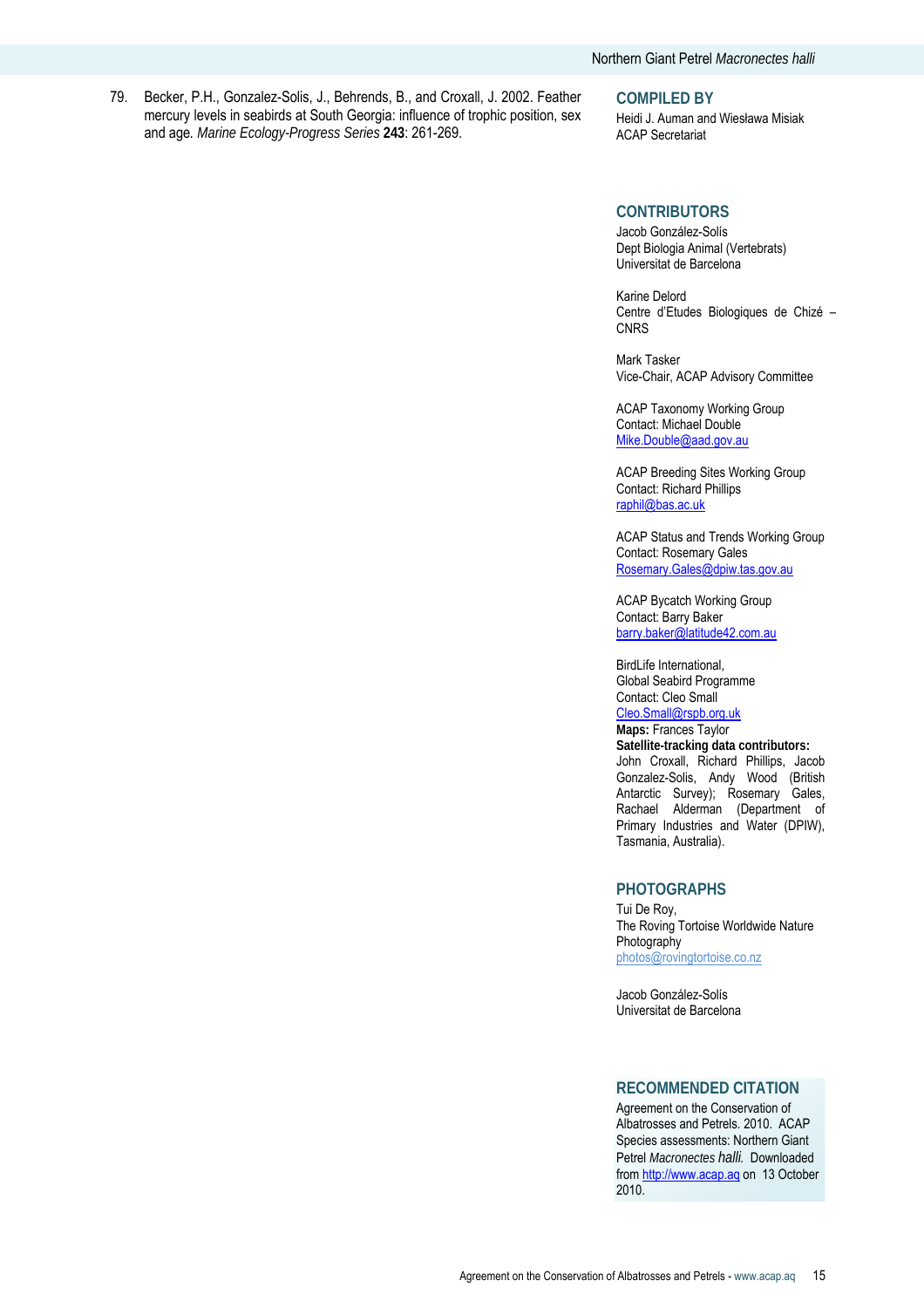# **GLOSSARY AND NOTES**

#### (i) **Years**.

The "split-year" system is used. Any count (whether breeding pairs or fledglings) made in the austral summer (e.g. of 1993/94) is reported as the second half of this split year (i.e. 1994).

The only species which present potential problems in this respect are *Diomedea* albatrosses, which lay in December-January, but whose fledglings do not depart until the following October-December. In order to keep records of each breeding season together, breeding counts from e.g. December 1993-January 1994 and productivity counts (of chicks/fledglings) of October-December 1994 are reported as 1994.

If a range of years is presented, it should be assumed that the monitoring was continuous during that time. If the years of monitoring are discontinuous, the actual years in which monitoring occurred are indicated.

# **(ii) Methods Rating Matrix (based on NZ rating system)**

#### **METHOD**

**A** Counts of nesting adults (Errors here are detection errors (the probability of not detecting a bird despite its being present during a survey), the "nest-failure error" (the probability of not counting a nesting bird because the nest had failed prior to the survey, or had not laid at the time of the survey) and sampling error).

**B** Counts of chicks (Errors here are detection error, sampling and nest-failure error. The latter is probably harder to estimate later in the breeding season than during the incubation period, due to the tendency for egg- and chick-failures to show high interannual variability compared with breeding frequency within a species).

**C** Counts of nest sites (Errors here are detection error, sampling error and "occupancy error" (probability of counting a site or burrow as active despite it's not being used for nesting by birds during the season).

**D** Aerial-photo (Errors here are detection errors, nest-failure error, occupancy error and sampling error (error associated with counting sites from photographs), and "visual obstruction bias" - the obstruction of nest sites from view, always underestimating numbers).

**E** Ship- or ground- based photo (Errors here are detection error, nest-failure error, occupancy error, sampling error and "visual obstruction bias" (the obstruction of nest sites from view from low-angle photos, always underestimating numbers)

- **F** Unknown
- **G** Count of eggs in subsample population

**H** Count of chicks in subsample population and extrapolation (chicks x breeding success - no count of eggs)

# **RELIABILITY**

- **1** Census with errors estimated
- **2** Distance-sampling of representative portions of colonies/sites with errors estimated
- **3** Survey of quadrats or transects of representative portions of colonies/sites with errors estimated
- **4** Survey of quadrats or transects without representative sampling but with errors estimated
- **5** Survey of quadrats or transects without representative sampling nor errors estimated
- **6** Unknown

**(iii) Population Survey Accuracy** 

**High** Within 10% of stated figure;

**Medium** Within 50% of stated figure;

**Low** Within 100% of stated figure (eg coarsely assessed via area of occupancy and assumed density) **Unknown**